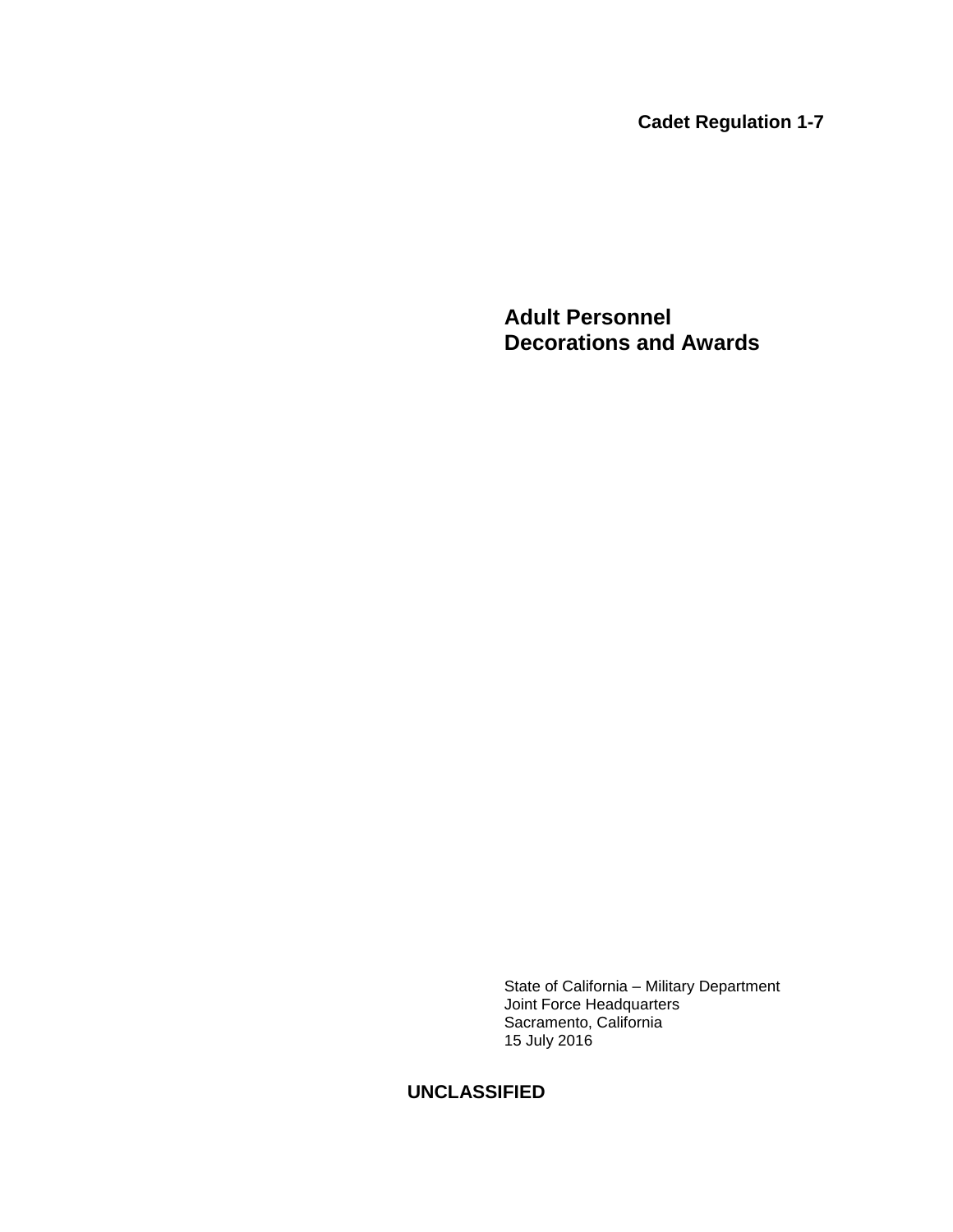# *SUMMARY of CHANGE*

## CR 1-7

\*Eliminates the Distinguished Service Award, Cadet Corps Commendation Medal, Cadet Corps Achievement Medal, Cadet Corps Service Medal, and Brigade Meritorious Service Ribbon.

\*Authorizes approval authority of the Cadet Corps Special Service Ribbon, Designated Subjects Special Subjects Basic Military Drill Credential Recognition Ribbon, and the Emergency Training Ribbon to the Brigade Advisors.

\*Specifies what awards will not be published on permanent orders.

\*Incorporates previous changes to the regulation.

\*Updates the California National Guard's reference for awards.

\*Corrects order of precedence to match published ribbon chart.

\*Adds guidelines for California Military Department awards.

\*Adds Certificates of Achievement, Letters of Commendation, and Coins to awards.

\*Changes the Summer Training Service Ribbon to the Cadet Encampment Service Ribbon.

\*Changes the Adjutant General's Outstanding Unit Citation to the Cadet Corps Outstanding Commandant Team Citation.

\*Formatting changes throughout.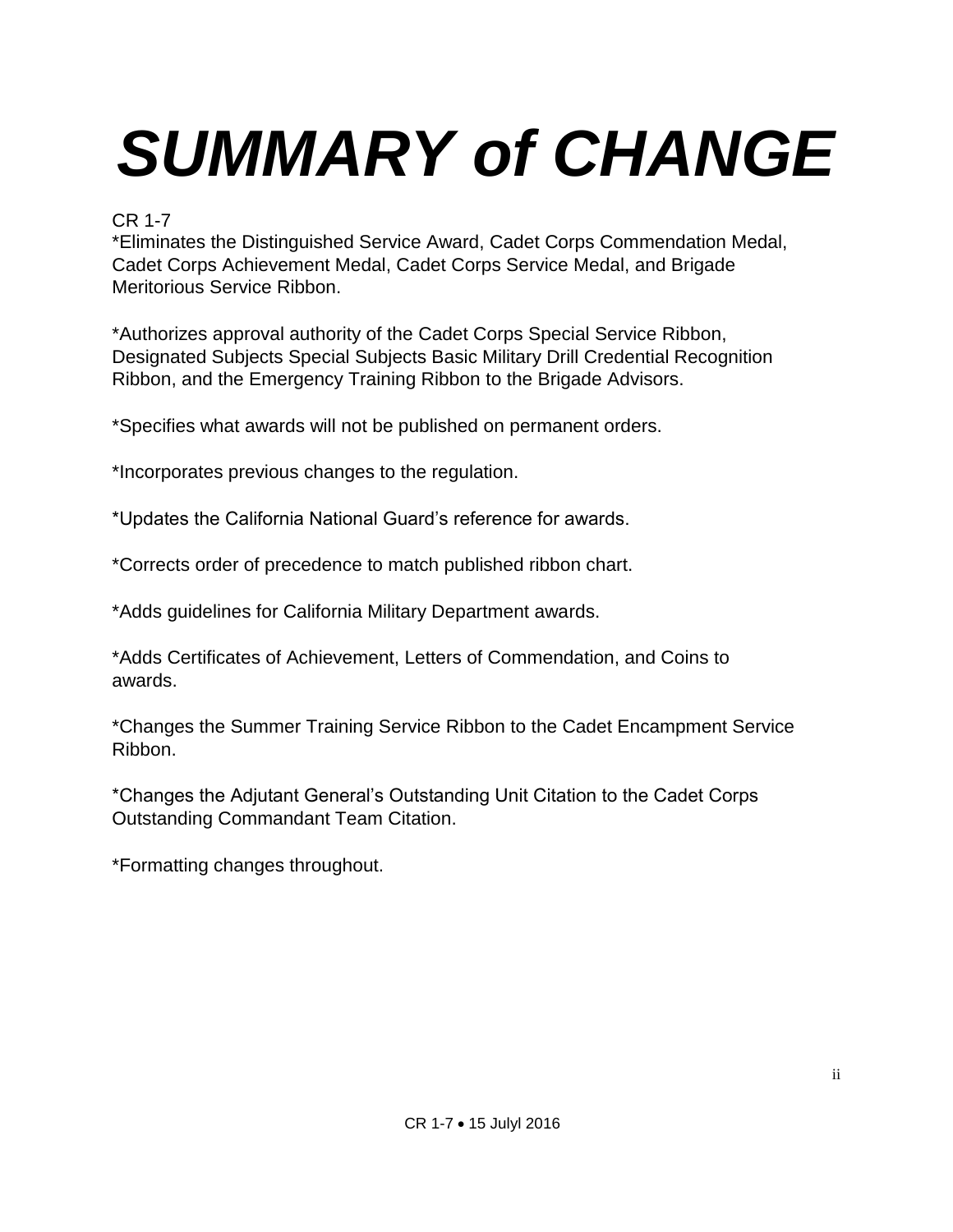## **State of California – Military Department Joint Force Headquarters Headquarters, California Cadet Corps Sacramento, California**

**Effective 15 July 2016**

#### **Adult Personnel Decorations and Awards**



GRACE E. EDINBORO *Colonel, CACC Executive Officer*

**History.** This regulation is an update authorizing approval authority to Brigade Advisors for certain awards, incorporating previous changes, and modifying criteria.

**Summary.** This regulation prescribes the policies, procedures, minimum requirements and the manner in which adult personnel may be awarded decorations and awards for their service within the California Cadet Corps (CACC).

**Applicability.** This regulation applies to all adult personnel in active service with the CACC and any civilians supporting the CACC adult. It applies to all units organized within the CACC. It does not apply to any cadet within the CACC.

#### **Proponent and exception authority.**

The proponent of this regulation is the Executive Officer, CACC. The proponent has the authority to approve exceptions or waivers to this regulation

that are consistent with controlling law and regulations. The proponent may delegate this approval authority, in writing, to a fieldgrade man- day staff officer or State Projects Officer. Activities or units may request a waiver to this regulation by providing full justification that includes a full analysis of the expected benefits. All waiver requests will be endorsed by the senior CACC officer of the requesting activity or unit and forwarded through their higher headquarters to the policy proponent.

**Supplementation.** Supplementation of this regulation and establishment of command and local forms are prohibited without prior approval, in writing, from the Executive Officer, California Cadet Corps. Send a draft copy of each supplement to – Youth Programs, California Cadet Corps, ATTN: Executive Officer, Building 1301, 10 Sonoma Avenue, Camp San Luis Obispo, CA

**Suggested improvements.** Users are invited to send comments and suggested improvements in memorandum form directly to the address listed above.

**Distribution.** This publication is available in electronic media only and is intended for all levels of the California Cadet Corps organization and is authorized for public distribution. Printed copies of this publication may be provided, within budget limitations, at the discretion of the Joint Force Headquarters, California.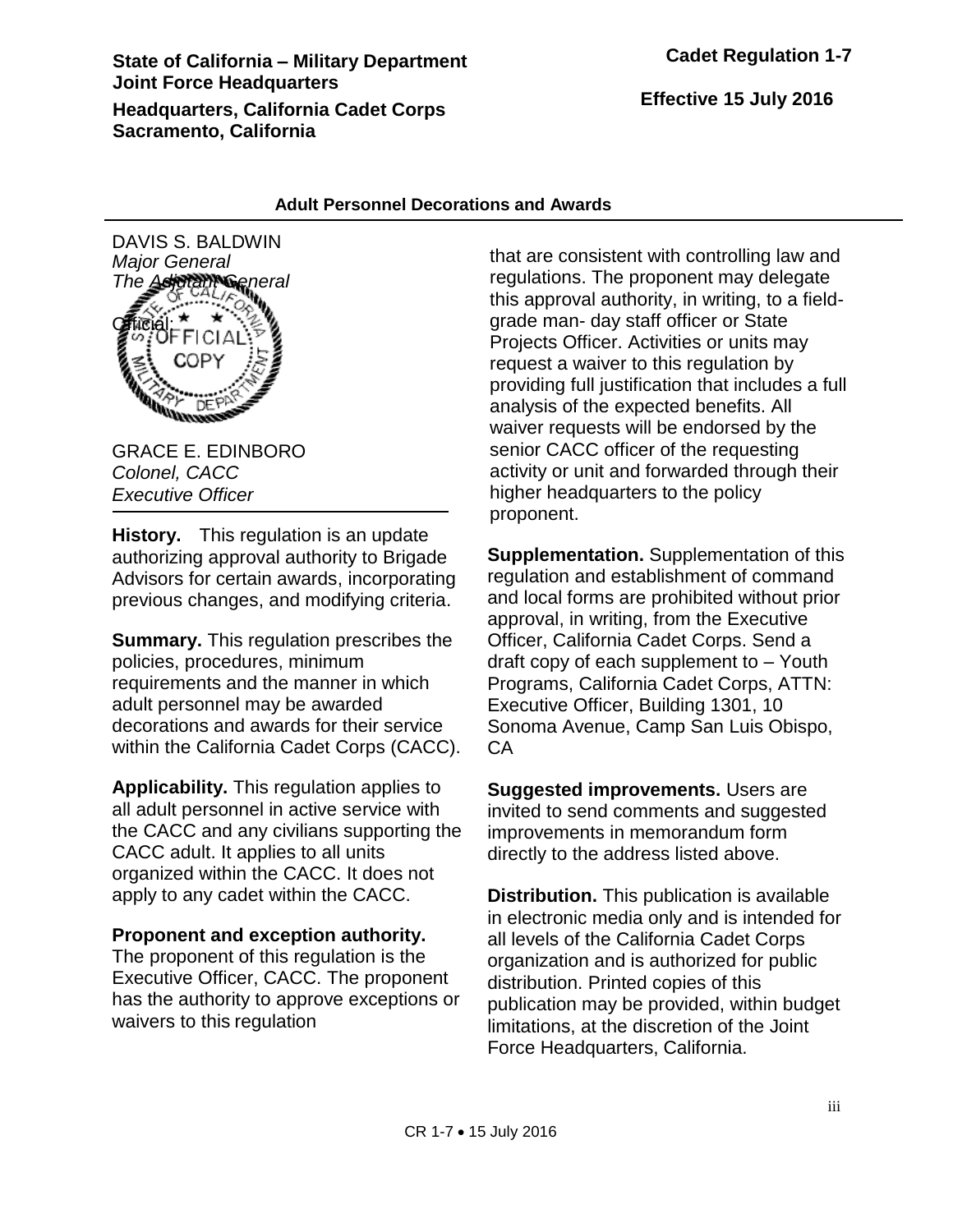**Contents** (Listed by paragraph and page number)

### **Chapter 1, Individual Decorations and Awards**

- 1-1. General, *page 1*
- 1-2. California Medal of Valor, *page 2*
- 1-3. California Military Cross, *page 2*
- 1-4. Order of California, *page 2*
- 1-5. California Legion of Merit, *page 2*
- 1-6. California Medal of Merit, *page 2*
- 1-7. California Commendation Medal, *page 2*
- 1-8. California Achievement Medal, *page 2*
- 1-9. California Good Conduct Medal, *page 2*
- 1-10. California Service Medal, *page 3*
- 1-11. California State Service Ribbon, *page 3*
- 1-12. Other California Military Department Awards, *page 3*
- 1-13. Obsolete CACC Awards, *page 3*
- 1-14. State Staff Service Ribbon, *page 4*
- 1-15. Cadet Corps Special Service Ribbon, *page 4*
- 1-16. Cadet Encampment Service Ribbon, *page 5*
- 1-17. Professional Development Ribbon, *page 6*
- 1-18. Designated Subjects Special Subjects Military Drill Credential Recognition Ribbon, *page 6*
- 1-19. Emergency Training Ribbon*, page 7*
- 1-20. Cadet Service Recognition Ribbon, *page 8*

## **Chapter 2, Adult Personnel Unit Awards**

- 2-1. General, *page 9*
- 2-2. Cadet Corps Outstanding Commandant Team Citation, *page 9*
- 2-3. Cadet Corps Superior Unit Award, *page 9*

## **Chapter 3, Other Awards**

- 3-1. General, *page 10*
- 3-2. CACC Distinguished Supporter Service Award, *page 10*
- 3-3. Installation Support Award*, page 10*
- 3-4. Military Emergency Management Specialist Badges*, page 10*
- 3-5. State Rifle Team Plaque, *page 10*
- 3-6. Certificates of Achievement, *page 11*
- 3-7. Letters of Commendation, *page 11*
- 3-8. Coins, *page 11*
- 3-9. California Military Department Awards, *page 11*
- 3-10. Military Outstanding Volunteer Service Medal Recommendations, *page 12*

## **Chapter 4, Award Processing**

- 4-1. CACC Awards, *page 13*
- 4-2. CMD Awards, *page 14*

Appendix A, Recommendation for Award, *page A-1*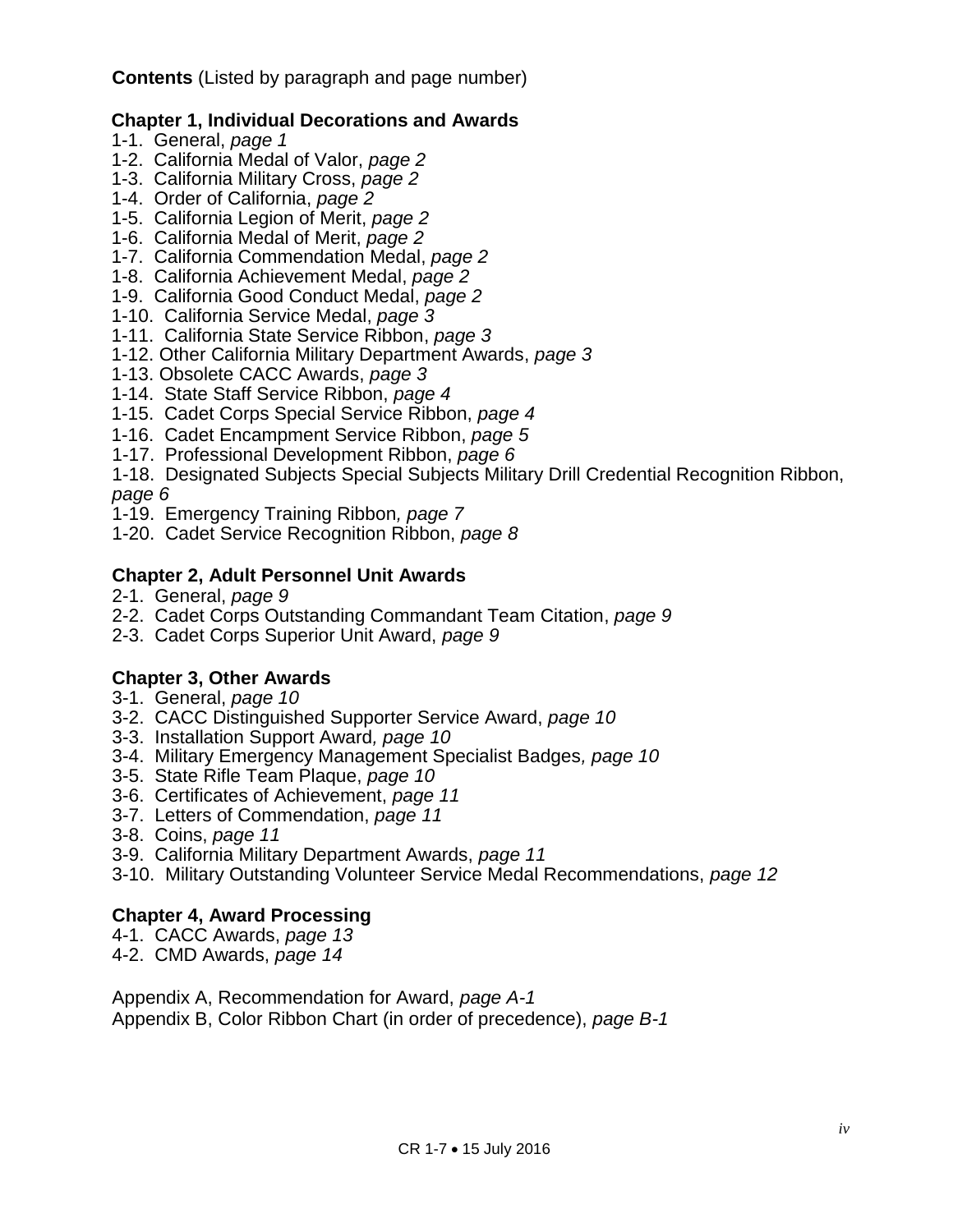## **CHAPTER 1 INDIVIDUAL DECORATIONS AND AWARDS**

## **SECTION I GENERAL**

#### **1-1. GENERAL.**

a. Authority: Section 649(c), California Military and Veterans Code (CMVC).

b. Responsibility: The Executive Officer of the California Cadet Corps (CACC) or designee shall administer the awards and decorations program.

c. Those decorations and awards authorized in AR 670-1, AR 600-8-22, CMDM 1600.00 and within this chapter are the only decorations and awards authorized for wear on the CACC adult uniforms. Note that AR/DA PAM 670-1 authorizes certain awards from the U.S. Navy, Air Force, Marine Corps, Coast Guard, Public Health Service, National Oceanic and Atmospheric Administration, and certain other Federal departments to be worn on the Army uniform and lists their order of precedence. CACC personnel are eligible for awards listed in CMDM 1600.00 if awarded by the appropriate awarding authority. Only one award will be given for each period of service or meritorious act.

d. Awards identified in the following paragraphs are listed in order of precedence.

e. Awards will be the U.S. Army style cloth ribbons.

f. Publication of orders announcing the awards listed in this regulation shall be accomplished onState Permanent Orders except where noted. Only CACC units are authorized to make awards listed in this regulation.

g. An appropriate oak leaf cluster will be awarded in lieu of subsequent awards IAW AR 600-8-22. A bronze oak leaf cluster is worn to denote second and subsequent awards. A silver oak leaf cluster is worn instead of five bronze oak leaf clusters. No more than four oak leaf clusters or other devices will be worn on a ribbon. If the number of awards exceeds the number of devices authorized on a ribbon, a second ribbon may be worn with the appropriate number of clusters. This will count as one ribbon. If a future award reduces the number of devices worn, the second ribbon is removed.

 h. Personnel are authorized awards in Section II of this regulation per CMDM 1600.00. Decorations will be awarded and worn IAW with the guidance in CMDM 1600.00. Additional guidance will be found in Section II of this regulation.

 i. Federal and State military personnel may be awarded decorations from this regulation. Wear of these decorations is defined by the service member's respective awards and uniform regulations.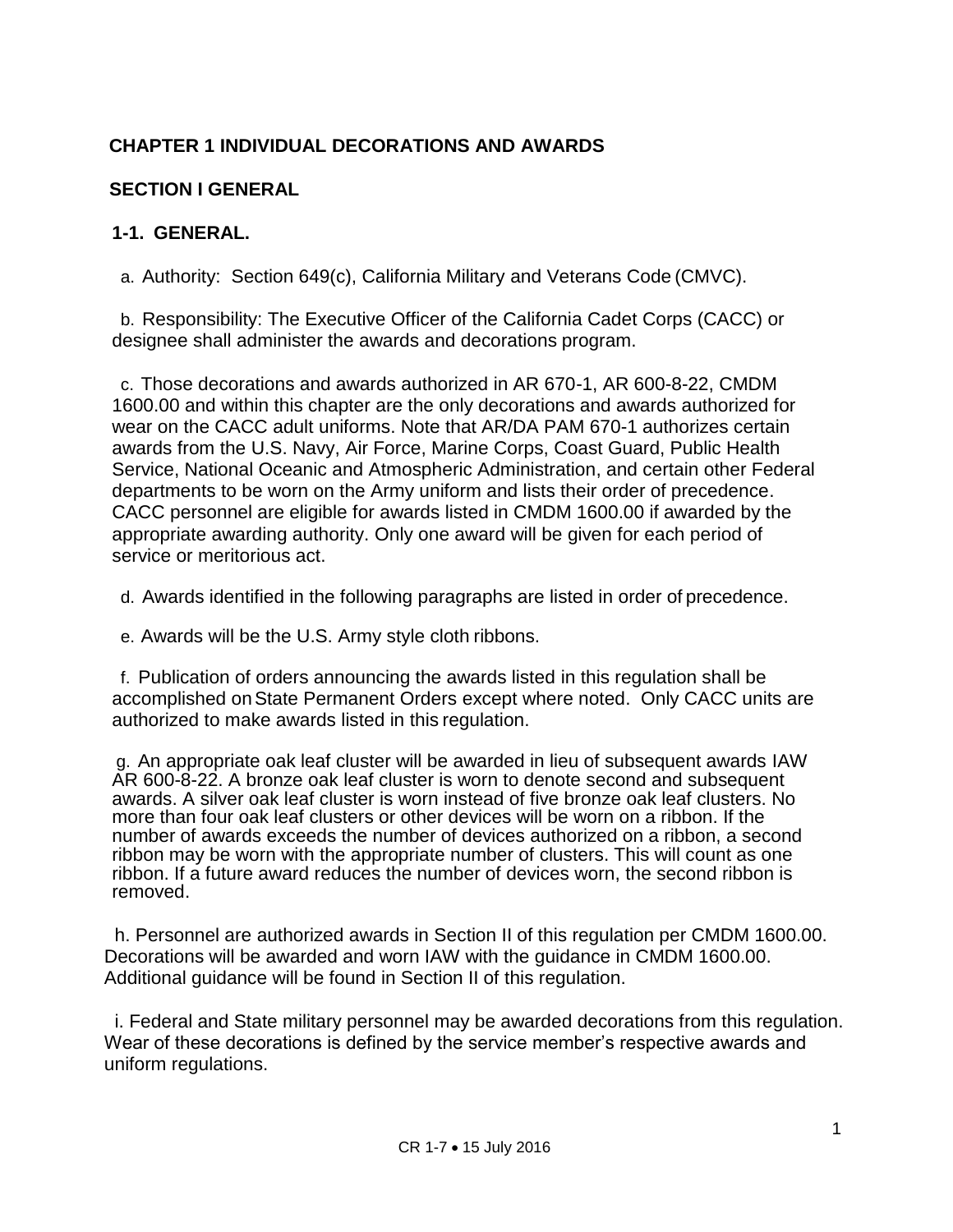## **SECTION II CALIFORNIA MILITARY DEPARTMENT INDIVIDUAL DECORATIONS**

## **1-2. CALIFORNIA MEDAL OF VALOR (CAMV)**

- a. See CMDM 1600.00 for award criteria.
- b. Recommendations will be processed through the S1, HQCACC.

## **1-3. CALIFORNIA MILITARY CROSS (CAMC)**

- a. See CMDM 1600.00 for award criteria.
- b. Recommendations will be processed through the S1, HQCACC.

## **1-4. ORDER OF CALIFORNIA (CAOC)**

- a. See CMDM 1600.00 for award criteria.
- b. Recommendations will be processed through the S1, HQCACC.

## **1-5. CALIFORNIA LEGION OF MERIT (CALOM)**

- a. See CMDM 1600.00 for award criteria.
- b. Recommendations will be processed through the S1, HQCACC.

## **1-6. CALIFORNIA MEDAL OF MERIT (CAMM)**

- a. See CMDM 1600.00 for award criteria.
- b. Recommendations will be processed through the S1, HQCACC.

## **1-7. CALIFORNIA COMMENDATION MEDAL (CACM)**

- a. See CMDM 1600.00 for award criteria.
- b. Recommendations will be processed through the S1, HQCACC.

## **1-8. CALIFORNIA ACHIEVEMENT MEDAL (CAAM)**

- a. See CMDM 1600.00 for award criteria.
- b. Recommendations will be processed through the S1, HQCACC.

## **1-9. CALIFORNIA GOOD CONDUCT MEDAL (CAGCM)**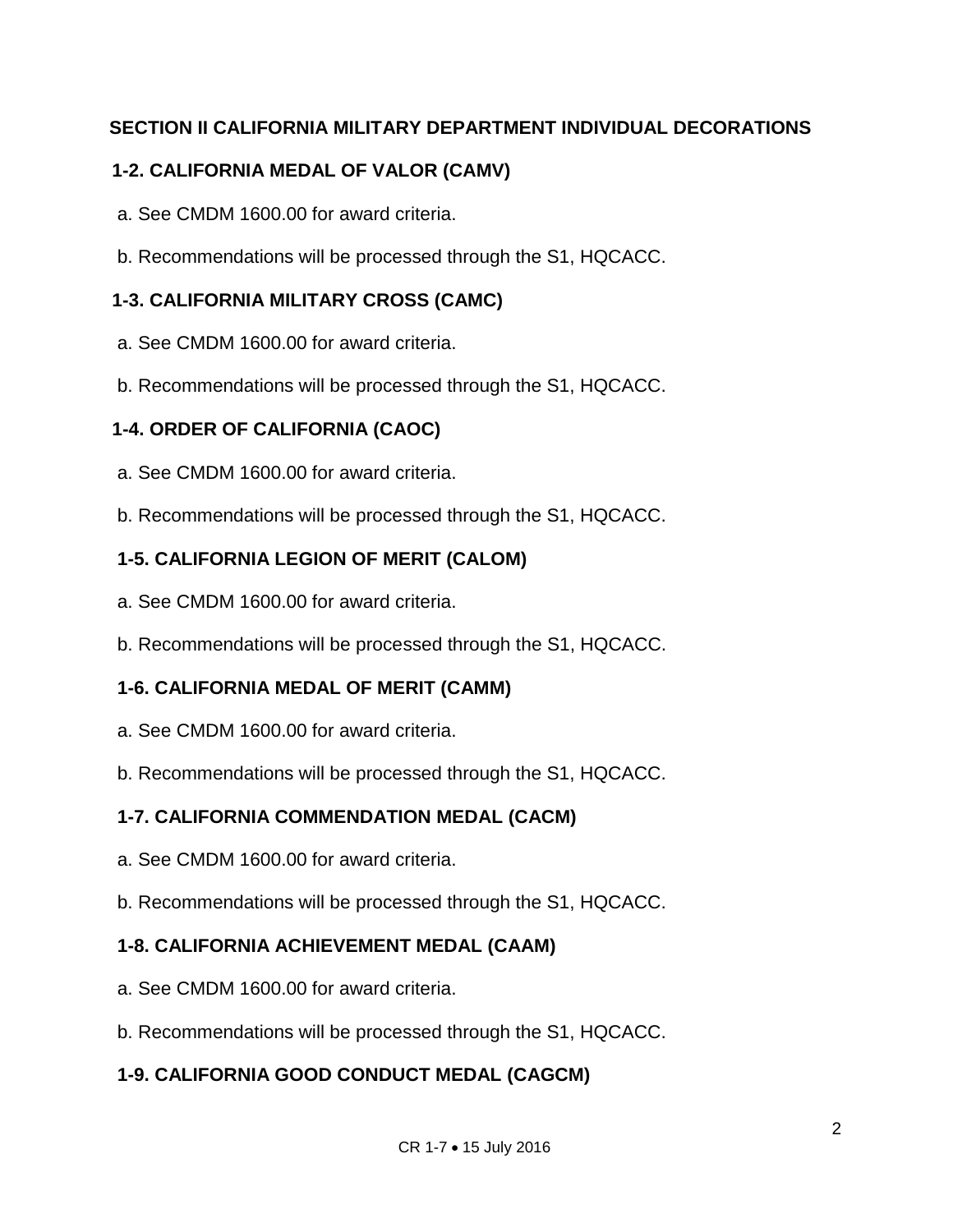a. See CMDM 1600.00 for award criteria. Only service as an appointed adult enlisted member counts towards this award.

b. Recommendations will be processed through Brigade Advisor and approved by the Executive Officer, CACC. This medal will announced on either a permanent order IAW 600-8-105 or a memorandum. The authorizing document will be filed in the adult member's 201 file and sent to the individual concerned.

c. Enlisted service must be consecutive without a break in service or change in status (i.e., becoming an officer and resigning one's commission).

d. Award is retroactive to 1 August 2014.

## **1-10. CALIFORNIA SERVICE MEDAL (CASM)**

a. See CMDM 1600.00 for award criteria. Only service as an appointed adult member counts towards this award.

b. Recommendations will be processed through Brigade Advisor and approved by the Executive Officer, CACC. This medal will announced on either a permanent order IAW 600-8-105 or a memorandum. The authorizing document will be filed in the adult member's 201 file and sent to the individual concerned.

c. Award is retroactive to 1 August 2014.

#### **1-11. CALIFORNIA STATE SERVICE RIBBON (CASSR)**

a. See CMDM 1600.00 for award criteria.

b. Only service on an Emergency State Active Duty (ESAD) order status qualifies for this ribbon. Award of the ribbon will be announced on the ESAD duty orders.

## **1-12. OTHER CALIFORNIA MILITARY DEPARTMENT AWARDS**

a. No other awards in CMDM 1600.00 are authorized. These awards are reserved for members of the California National Guard and State Military Reserve. Other awards from the California National Guard or State Military Reserve are not authorized to members of the California Cadet Corps unless they are also members of the California State Military Reserve.

#### **SECTION III CALIFORNIA CADET CORPS INDIVIDUAL DECORATIONS**

#### **1-13. OBSOLETE CACC AWARDS**

a. The following awards are considered obsolete and will no longer be awarded. Commandants may continue wear them if earned. If worn they will take the following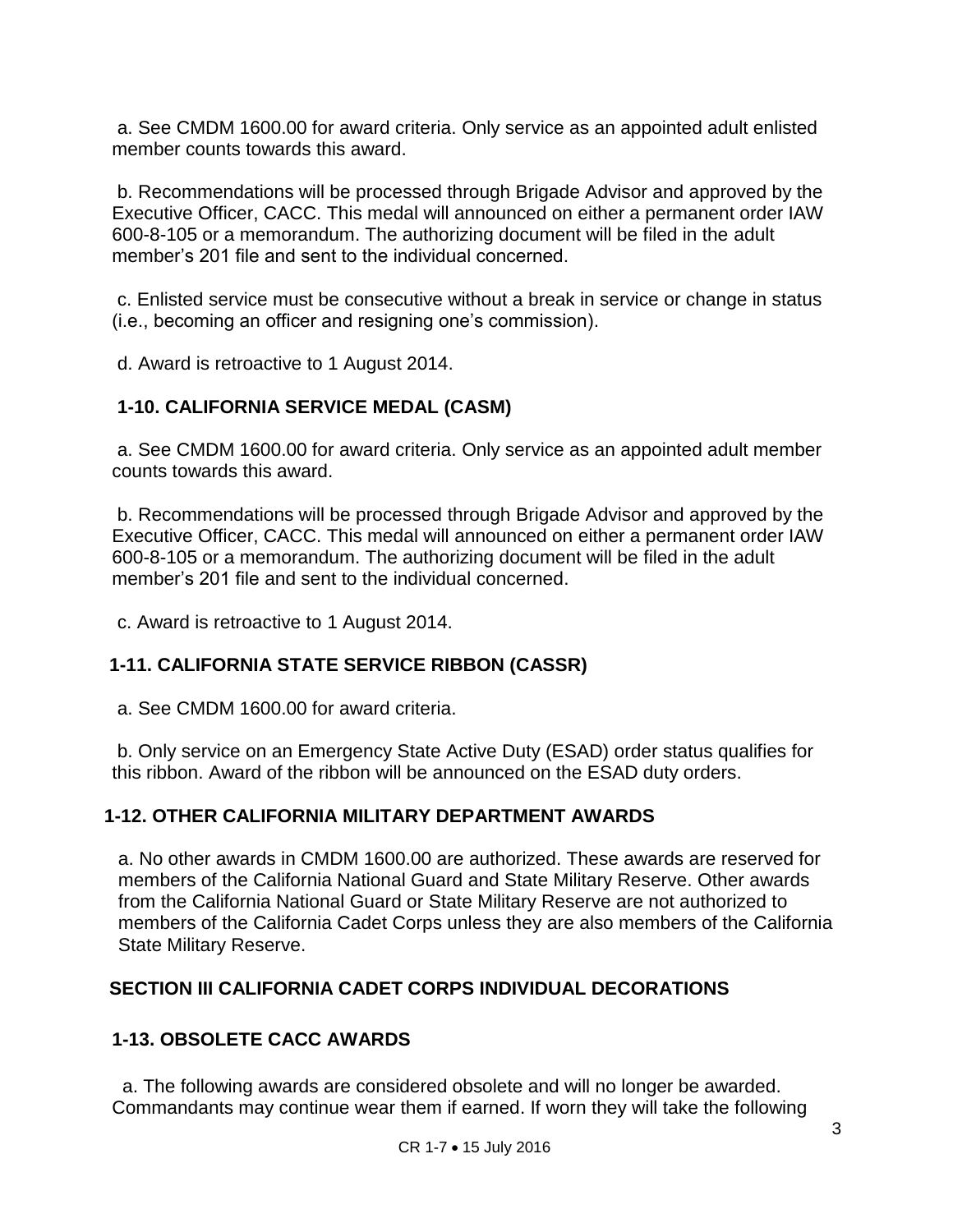precedence after all California Military Department and State Military Reserve awards:

(1) Distinguished Service Award. Worn after all other CMD and state awards.

(2) Cadet Corps Commendation Medal.

(3) Cadet Corps Achievement Medal.

 (4) Cadet Corps Service Medal. Members who are awarded the CACGM or CASM must remove this award.

 (5) Brigade Meritorious Service Ribbon. Worn after Cadet Encampment Service Ribbon and before the Professional Development Ribbon.

## **1-14. STATE STAFF SERVICE RIBBON.**

a. The State Staff Service Ribbon (4043) may be awarded to adult personnel who serve a minimum of fifteen days on State Active Duty in pay or non-pay status or assigned to a position on the HQCACC staff in which the adult member actively performs duties and/or functions which would normally be performed by members of the Headquarters staff.

b. The ribbon (4043) and certificate of award will be automatically awarded upon completion of the adult member's fifteenth day of service. Duty performed in support of unit or brigade activities will not be considered for this award. Only activities directly related to state staff functions will be considered.

c. Form 30 will be filled out by the S1, HQCACC, or other recommender and approved by the Executive Officer, CACC. A copy of the approved form will be placed in the recipient's personnel file and shall be forwarded to the individual(s) concerned. Orders are not required to be published

d. Subsequent awards will be indicated as identified in paragraph 1-1 g.

## **1-15. CADET CORPS SPECIAL SERVICE RIBBON (CCSSR).**

a. The Cadet Corps Special Service Ribbon (3308) may be awarded to an individual in recognition of substantial extracurricular activity participation in a CACC program. Activities conducted during the teaching day will not normally apply towards this award.

b. This award may be given for each fifteen (15) days of qualifying service accumulated. Qualifying days of service may be determined as follows:

(1) Activity directly involved with Cadet Corps training (supervision, instruction, support or planning) or awardee directly-supervised cadet participation in major Cadet Corps programs to include:

(a) Unit Community Service Projects.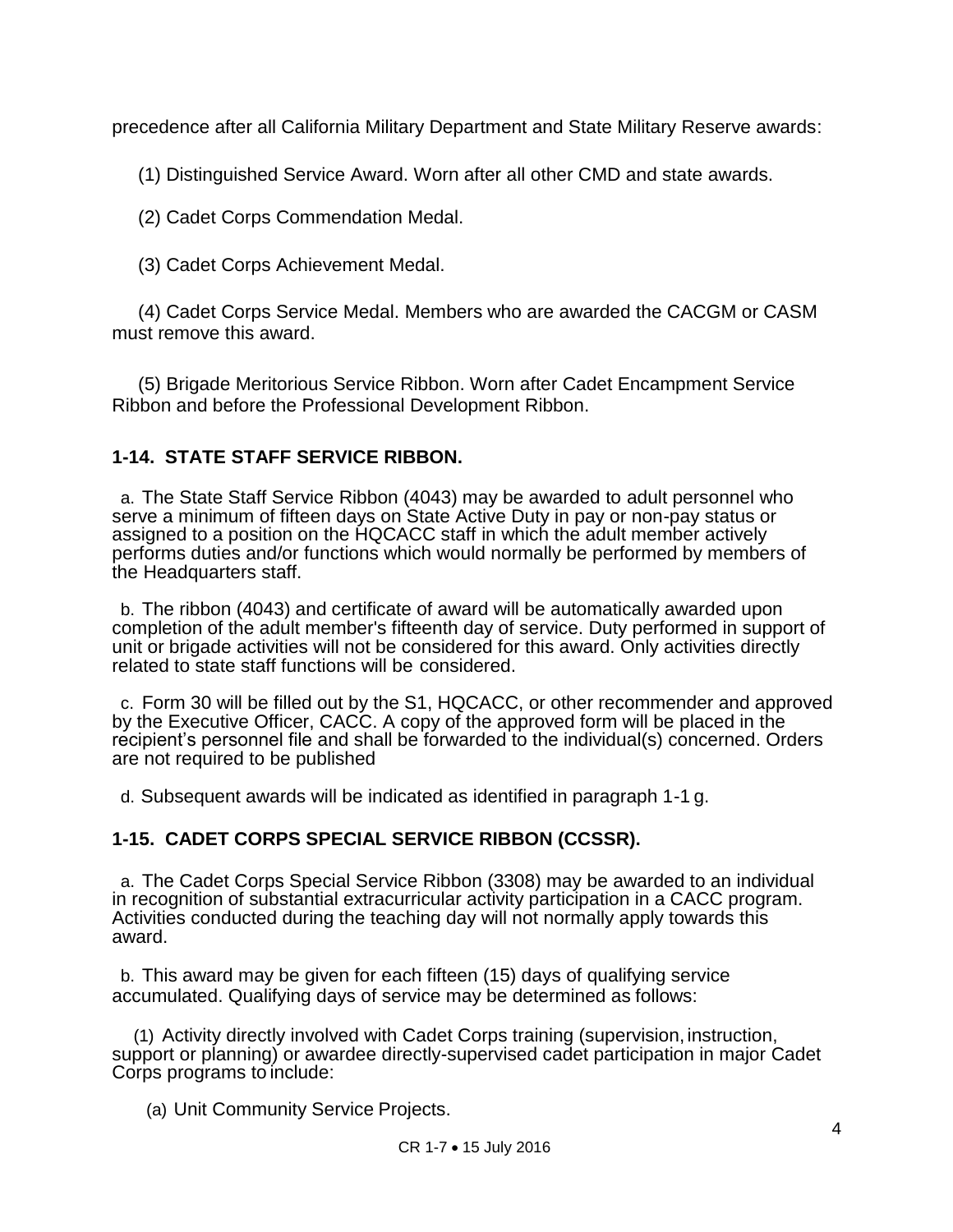- (b) Competitive Programs.
- (c) Individual Major Awards.
- (d) Unit Field Training.
- (e) Brigade Leadership Schools.
- (f) Bivouacs.
- (g) Survival Camps.
- (h) Unit or Brigade Administration, Supply, or other specialized training schools.
- (i) Unit or Brigade Planning and Development.
- (j) Meetings or other activities specifically approved by HQ CACC.

(2) Activity must be a minimum of four and one-half continuous hours in length. Individuals will not receive more than one day's credit for any service performed on any single calendar day.

(3) Service performed during Cadet Corps Summer Camp does not apply toward this award.

c. Recommendations for this award will be submitted to the Brigade Advisor using the Form at Appendix A to this regulation and may be submitted by any individual having knowledge of a specific significant service performed. Recommendation shall clearly, and in detail, state the nature and date(s) of the services, to include number of hours. A log format is the preferred format. The Brigade Advisor is the approving authority and shall forward Form 30, to the individual concerned and shall forward a copy with supporting documentation, to the S1, HQCACC for filing in the recipient's personnel record. Orders are not required to be published.

d. Subsequent awards will be indicated as identified in paragraph 1-1g.

#### **1-16. CADET ENCAMPMENT SERVICE RIBBON (CESR) (formerly the SUMMER TRAINING SERVICE RIBBON).**

a. The Summer Training Service Ribbon, hereby renamed the Cadet Encampment Service Ribbon (3624), may be awarded to members who satisfactorily serve as an instructor, assistant instructor, or staff member at a CACC State-sanctioned encampment for four (4) training periods within eight (8) calendar years.

b. Encampment periods must be a minimum of seven (7) consecutive training days.

c. Individuals who satisfactorily serve for five (5) consecutive encampment training periods shall be awarded a silver star device.

d. For the purpose of this award, any years of encampment service cited for one award cannot be used to compute subsequent awards.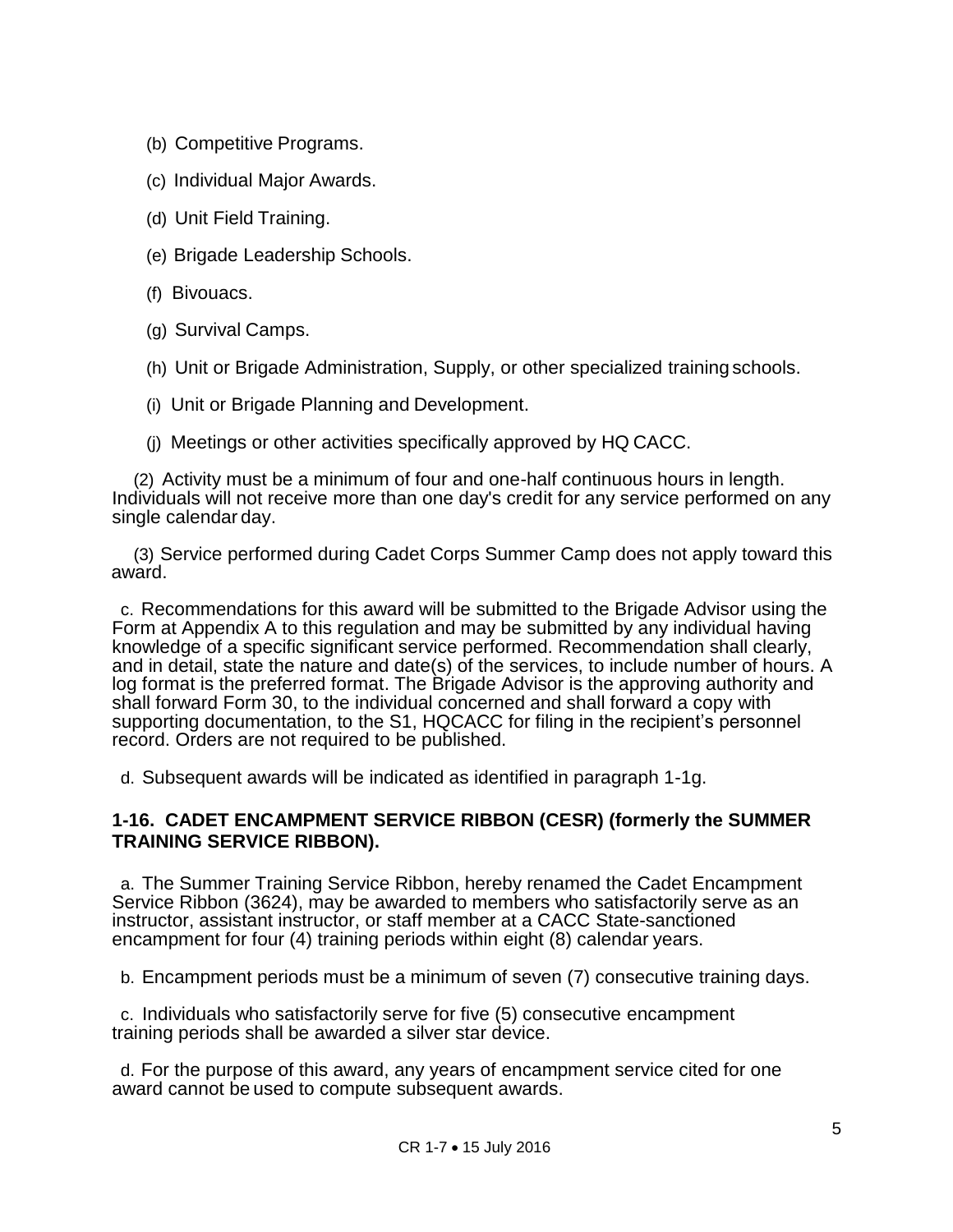e. Requests for the initial and subsequent awards need not be submitted to this headquarters as awards will be provided when required periods of service are completed. The exception to this are any state-sanctioned encampments conducted outside the direct control and supervision of the state staff or sponsored by a brigade. This will require a roster verifying proof of attendance. Orders for this ribbon will be published in either case.

f. Subsequent awards will be indicated as identified in paragraph 1-1 g.

## **1-17. PROFESSIONAL DEVELOPMENT RIBBON (PDR).**

a. The Professional Development Ribbon (5206) may be awarded to adult personnel who complete an approved professional development program of not less than 40 clock hours. Professional development programs must be approved by the Executive Officer, CACC, and must contribute to the effectiveness of the adult member to work directly with cadets or in support of Cadet Corps operations.

b. Requests for approval of professional development programs will be submitted to this headquarters in letter request form not less than 14 calendar days prior to commencement of the program. Subsequent evidence of completion of the program must be submitted within 14 calendar days of completion along with Form 30 which when approved by the Executive Officer will be filed in lieu of orders.

c. Individuals successfully completing a State-sponsored Basic Commandant's Academy of not less than 40 clock hours will be awarded this ribbon.

d. Individuals successfully completing a State-sponsored Basic Non-Commissioned Officer Course regardless of hours are authorized a bronze 2 numeral attachment.

e. Individuals successfully completing a State-sponsored Advanced Non-Commissioned Officer Course regardless of hours are authorized a bronze 3 numeral attachment.

f. Individuals successfully completing a State-sponsored Senior Non-Commissioned Officer Course regardless of hours are authorized a bronze 4 numeral attachment.

g. Individuals successfully completing a State-sponsored Commandant Leadership School of not less than 40 clock hours are authorized a bronze star attachment.

h. Individuals successfully completing a State-sponsored Advanced Commandant's Academy of not less than 40 clock hours will be awarded a silver star attachment.

i. Certificates of completion for any CACC professional development system courses will act as the authenticating document for authority to wear.

j. Subsequent awards will be indicated as identified in paragraph 1-1g. Devices awarded for completion of the CACC professional development system will take precedence on the right side of the ribbon if awarded multiple devices. Only one CACC professional development system device will go on the right side of the ribbon.

#### **1-18. DESIGNATED SUBJECTS SPECIAL SUBJECTS BASIC MILITARY DRILL CREDENTIAL RECOGNITION RIBBON (DSSSBMDCR).**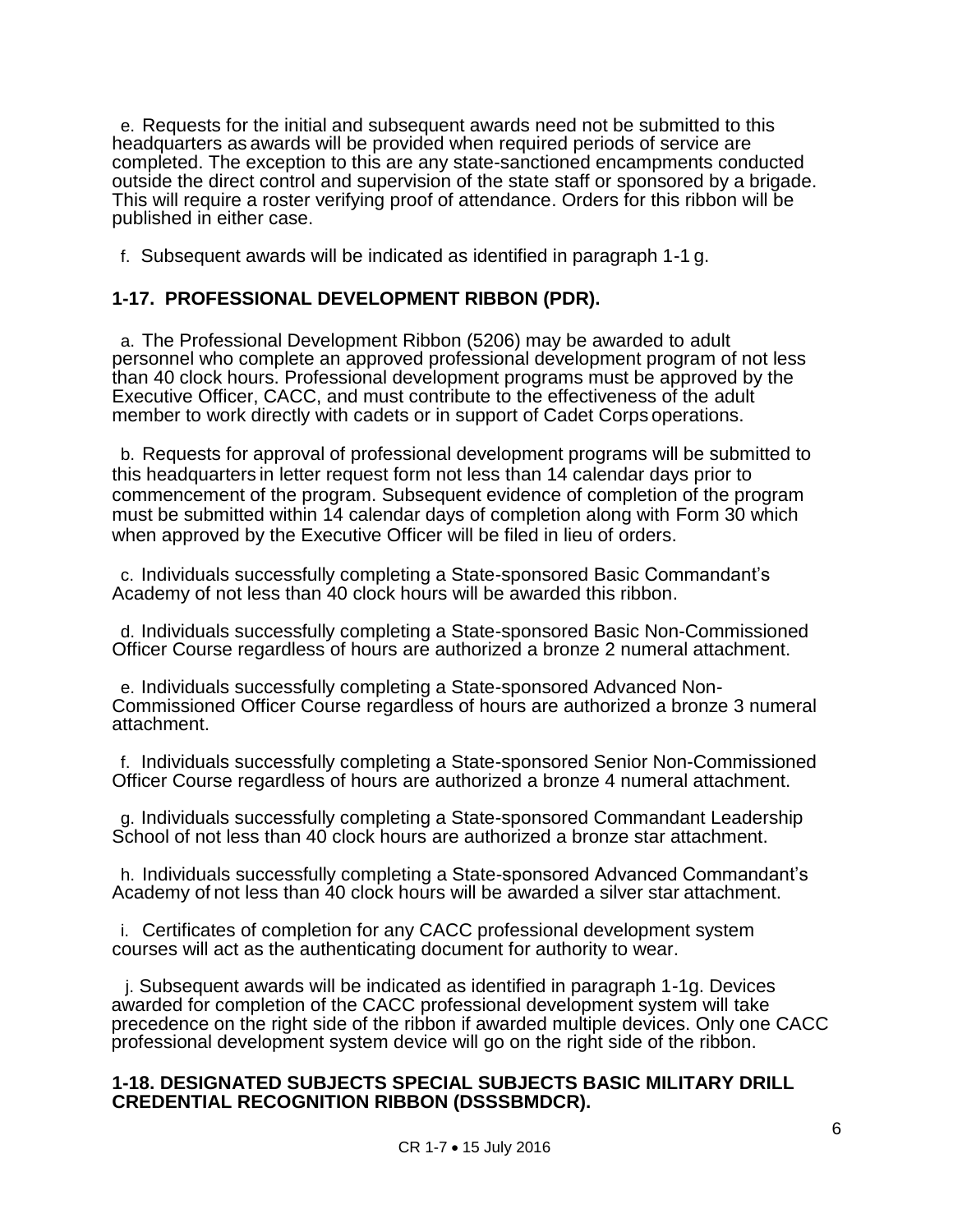a. The Designated Subjects Special Subjects Basic Military Drill Credential Recognition Ribbon (5191) may be awarded to an individual who completes the requirements for and is issued a Clear Designated Subjects Special Subjects Basic Military Drill (DSSSMD) Credential by the CA Commission on Teacher Credentialing.

b. Individuals requesting this award shall submit a copy of their credential to the HQ CACC for processing of this award along with a copy of the form at Appendix A to this regulation.

c. Individuals who qualify for and are issued a Physical Education Supplemental Authorization to the DSSSBMD credential are authorized a bronze star attachment.

d. Individuals who qualify for and are issued a Clear Multiple or Single Subject Credential by the CA Commission on Teacher Credentialing who also hold the DSSSBMD and Physical Education Supplemental Authorization are authorized a silver star attachment.

e. Individuals who qualify for and are issued an Administrative Services Credential by the CA Commission on Teacher Credentialing who also hold the DSSSBMD and Physical Education Supplemental Authorization are authorized a gold star attachment.

f. Form 30 will be filled out by the recommender and approved by the Brigade Advisor. A copy of the approved form will be sent to the S1, HQCACC to be placed in the recipient's personnel file as well as a copy forwarded to the individual concerned. Orders need not be published.

g. No subsequent awards will be made.

#### **1-19. EMERGENCY TRAINING RIBBON (ETR).**

a. The Emergency Training Ribbon (5019) may be awarded to an individual who successfully completes a State Office of Emergency Services (OES) course, a Federal Emergency Management Agency (FEMA) resident course, or a course from the California Specialized Training Institute (CSTI), National Fire Academy (NFA), Emergency Management Institute (EMI), American Red Cross, Commission on Peace Officer Standards and Training, or similar organization, 40 contact hours in duration, in preparation for service in local emergencies or on a School Emergency Response Team (SERT). The ETR may also be awarded to an individual who successfully completes 4 or more Continuing Education Units (CEUs) of FEMA Independent Study courses (available online at [http://training.fema.gov/IS/\)](http://training.fema.gov/IS/)) to include at minimum, Introduction to ICS for Schools (IS-100.SCa for Schools). Degree programs leading to a minimum of a certificate in emergency management or similar discipline may be considered.

b. Individuals requesting this award shall submit to HQ CACC a copy of their certificate of completion for the Emergency Training along with the form at appendix A to this regulation.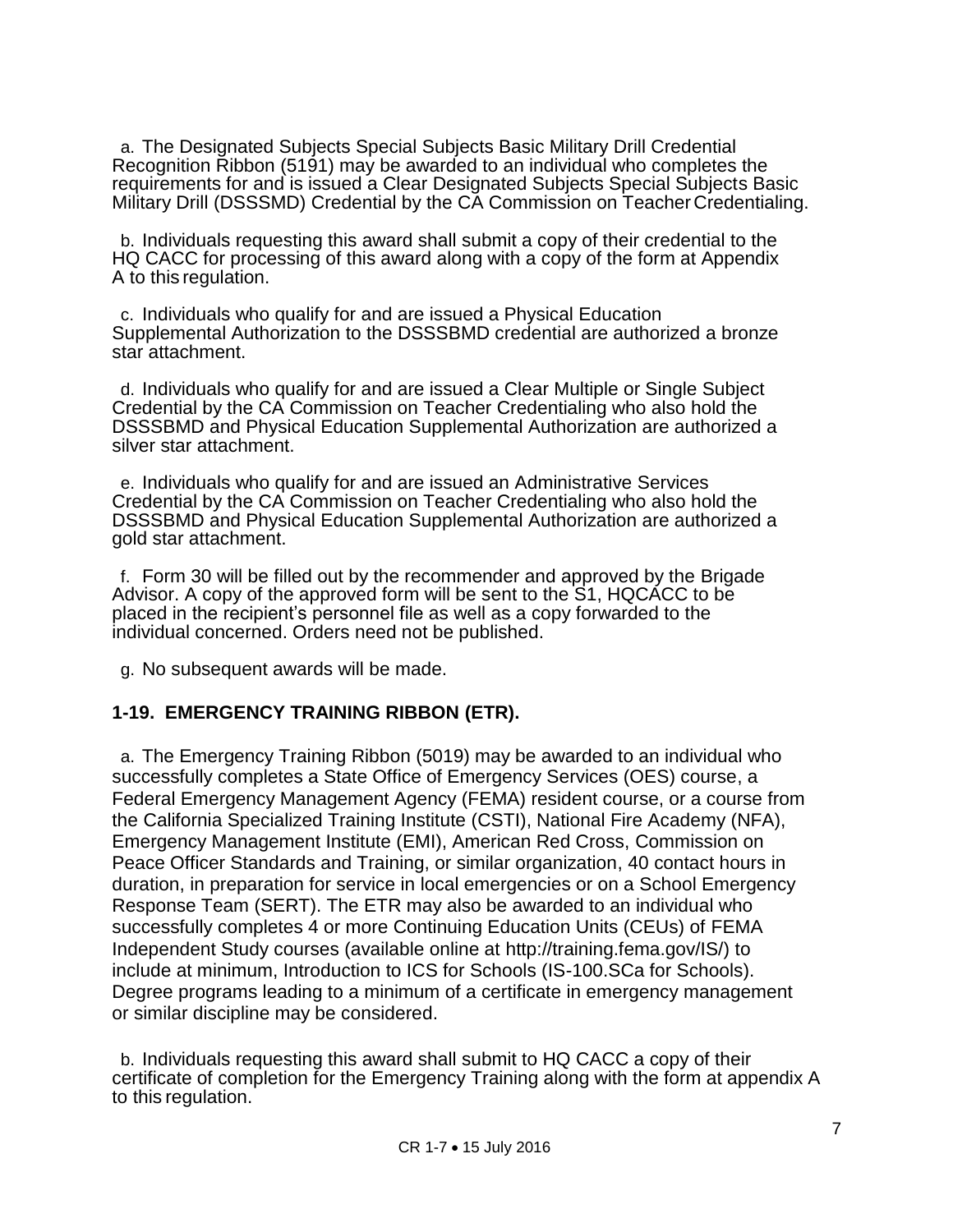c. Individuals who successfully complete a CERT training program are authorized a bronze star attachment to this ribbon.

d. Individuals who complete a program of instruction leading to certification as an emergency medical technician, paramedic, firefighter, peace officer, nurse, physician's assistant, medical doctor, or similar certified first responder or professional are authorized to wear a silver star attachment to this ribbon.

e. Individuals who complete a degree program leading to a minimum of an associate's degree in emergency management or similar who field or are certified by the International Association of Emergency Managers as an associate emergency manager or certified emergency manager are authorized a gold star attachment to this ribbon.

f. Form 30 will be filled out by the recommender and approved by the Brigade Advisor. A copy of the approved form will be sent to the S1, HQCACC to be placed in the recipient's personnel file as well as a copy forwarded to the individual concerned. Orders need not be published.

g. No subsequent awards will be made.

#### **1-20. CADET SERVICE RECOGNITION RIBBON (CSRR).**

a. The Cadet Service Recognition Ribbon (3659) may be awarded to an individual who is subsequently appointed in the CACC as an adult member, in recognition of having served a minimum of three (3) academic years as a cadet.

b. This award is administered by this Headquarters and will be awarded to the individual upon initial appointment.

c. Individuals who attained the rank of C/COL are authorized wear of two silver diamond attachments to this ribbon.

d. Orders will not be published for this award. Authorization stems from a former cadet's service record as part of the initial appointment process.

e*.* It is not possible to receive subsequent awards.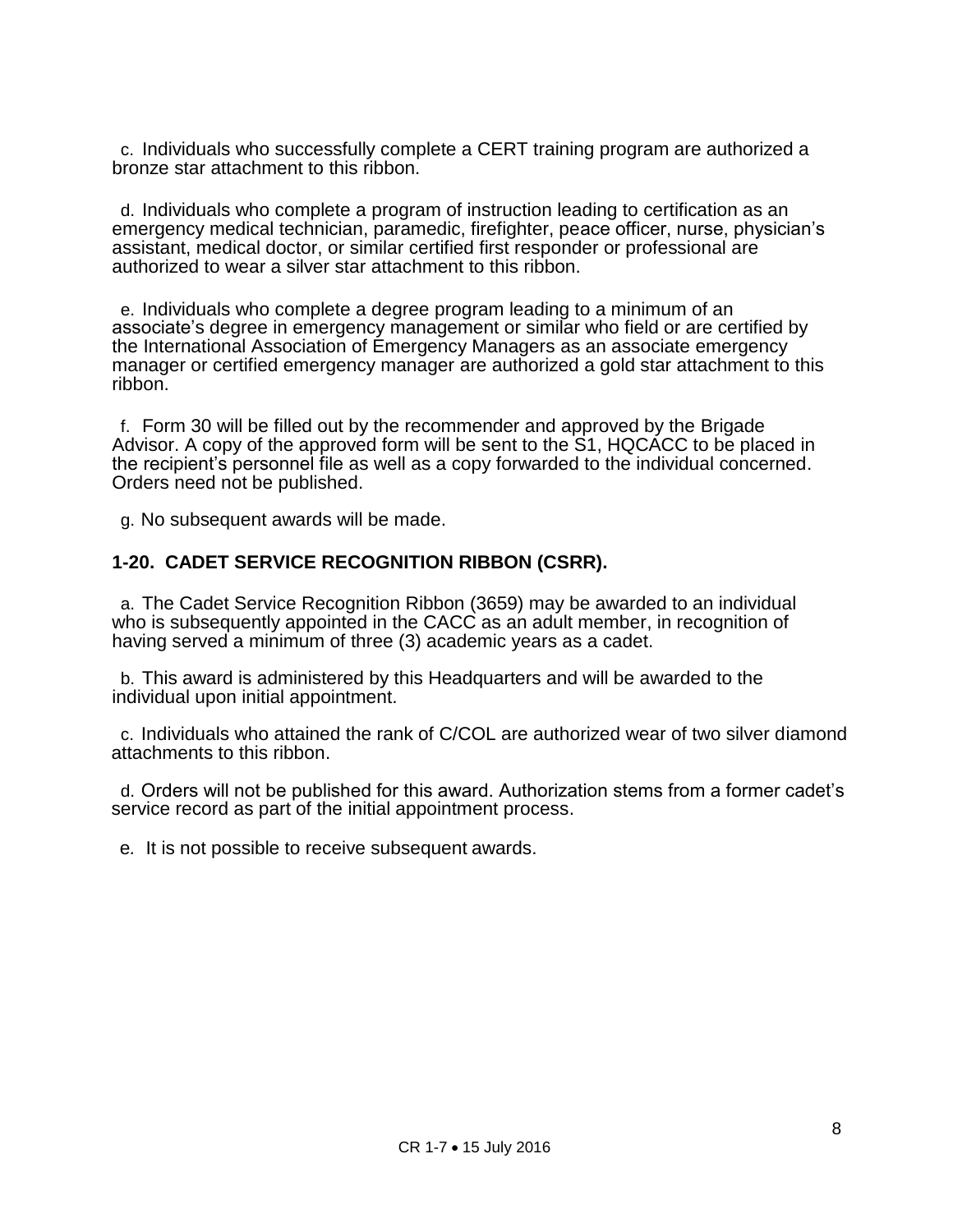## **CHAPTER 2 - ADULT PERSONNEL UNIT AWARDS**

#### **2-1. GENERAL.**

a. The adult personnel unit awards are designed to recognize those times when a group of adult personnel join together to perform a task worthy of special recognition.

b. Unit awards will be worn centered above the right pocket, and will be worn with a gold frame attached.

#### **2-2. THE CADET CORPS OUTSTANDING COMMANDANT TEAM CITATION (CCOCTC) (formerly the Adjutant General's Outstanding Unit Citation (AGOUC)).**

a. The Cadet Corps Outstanding Commandant Team Citation may be awarded to the members of a team comprised solely of adult CACC personnel and/or CMD personnel that distinguishes itself by exceptionally meritorious service to the ideals of the California Cadet Corps (CACC) and California National Guard. The team of adult members does not have to constitute a unit as defined in CR 3-22.

b. The Adjutant General's Outstanding Unit Citation will be presented by the Executive Officer of the CACC, or a representative of the CMD.

c. Description. This award will consist of ribbon (4029) with gold frame.

d. Requests for this award should be made to the Headquarters, California Cadet Corps (HQ CACC), using the form at Appendix A. All requests should include the names of adult CACC personnel involved, the mission or duty in which they were participating, the nature of the service, and recommendations for this award from a higher headquarters when applicable.

e. Subsequent awards will be indicated as identified in paragraph 1-1g.

#### **2-2. THE CADET CORPS SUPERIOR UNIT AWARD (CCSUA).**

a. The Superior Unit Award may be awarded to Commandant and Assistant Commandant personnel whose units of assignment receive a superior rating on the Annual General Inspection each year IAW the requirements in CR 1-1 and CR 1-6. Awards of the Superior Unit Award earned as a cadet may be worn provided the ribbon is modified as below.

b. The CCSUA will be presented by the Executive Officer of the CACC, or a representative of the CMD.

c. Description. This award will consist of ribbon (3424) with gold frame.

d. Requests for this award need not be submitted to HQCACC. The cadet orders published for this award will be sufficient documentation to justify wear of this award.

e. Subsequent awards will be indicated as identified in paragraph 1-1g.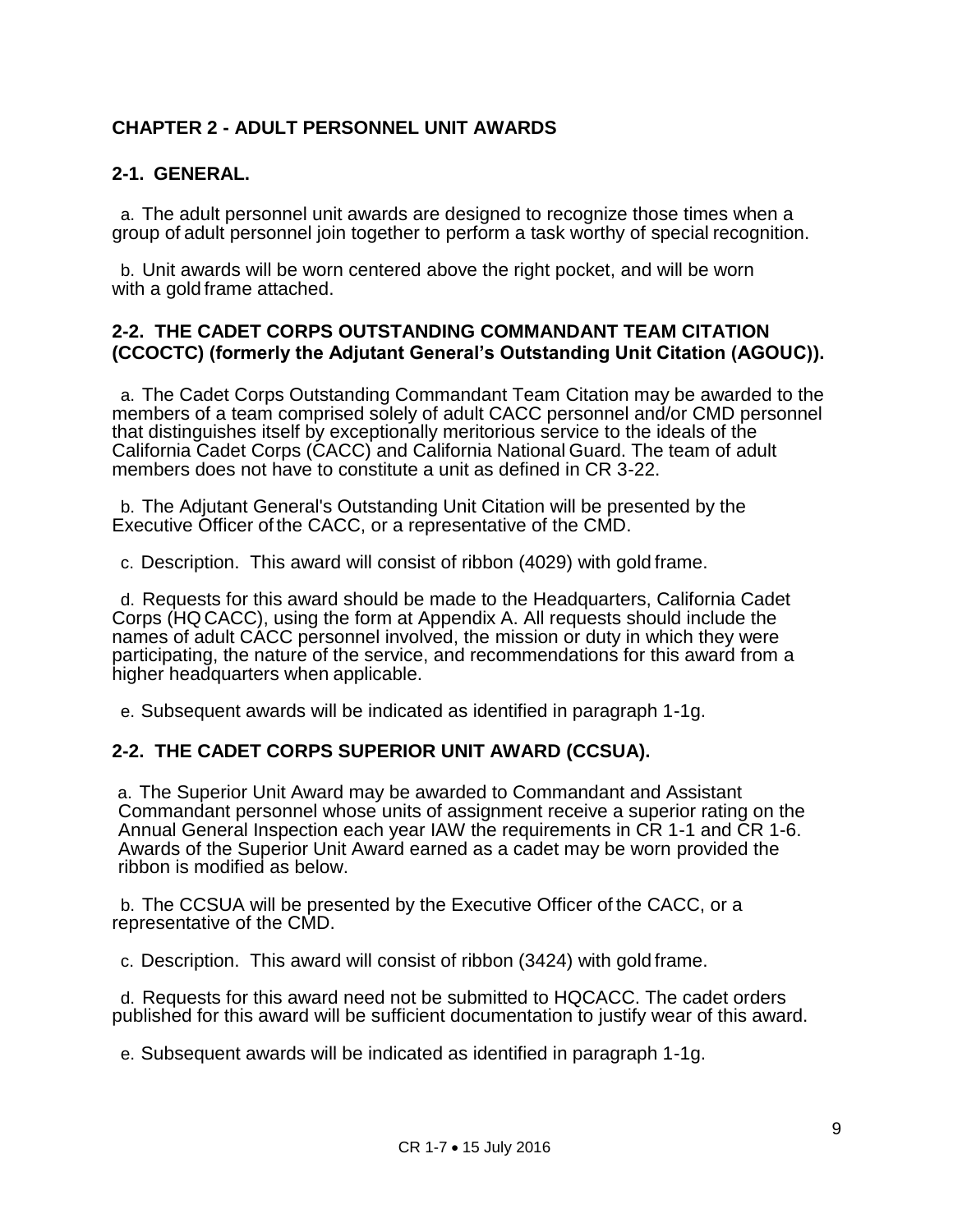### **CHAPTER 3 - OTHER**

#### **AWARDS 3-1. GENERAL.**

a. Only the CACC Civilian Distinguished Service award is authorized for civilians who are not commissioned in the California Cadet Corps (CACC).

b. Military and civilian personnel or installations who provide exceptional service and support to the CACC may be recognized as defined in this chapter.

#### **3-2. CALIFORNIA CADET CORPS DISTINGUISHED SUPPORTER SERVICE AWARD (DSSA).**

a. The California Cadet Corps Distinguished Supporter Service Award may be awarded to individualsnot appointed in the California Cadet Corps who distinguishes him/herself by exceptionally meritorious service to the ideals and mission of the CACC and California National Guard.

b. A Certificate of Achievement or plaque will be presented by the Executive Officer or designee.

c. Requests for this award should be made to the Headquarters California Cadet Corps (HQ CACC) using the form at Appendix A to this regulation. All requests should include the name of the individual, the organization to which they belong, if any, the nature of the service, and supporting letters of attestation when applicable.

#### **3-3. INSTALLATION SUPPORT AWARD (ISA).**

a. The Installation Support Award may be awarded to the Commander or civilian equivalent manager of any military or civilian installation which distinguishes itself by exceptionally meritorious service to the ideals and mission of the CACC and California National Guard.

b. The Installation Support Award will be presented by the Executive Officer of the CACC, or representative.

c. Description. This award will consist of a suitably engraved plaque.

d. Requests for this award should be made to the HQ CACC using the form at Appendix A to this regulation. All requests should include the name(s) of individuals whose service at the installation are recommended for special recognition, the nature of the service, and other supporting documentation such as photographs or letters of attestation.

#### **3-4. MILITARY EMERGENCY MANAGEMENT (MEMS) BADGES**

a. Adult personnel of the California Cadet Corps may wear skill badges earned through the Military Emergency Management System.

b. Members must comply with all provisions of California State Military Reserve Regulation 350-3 in order to wear any MEMS badge.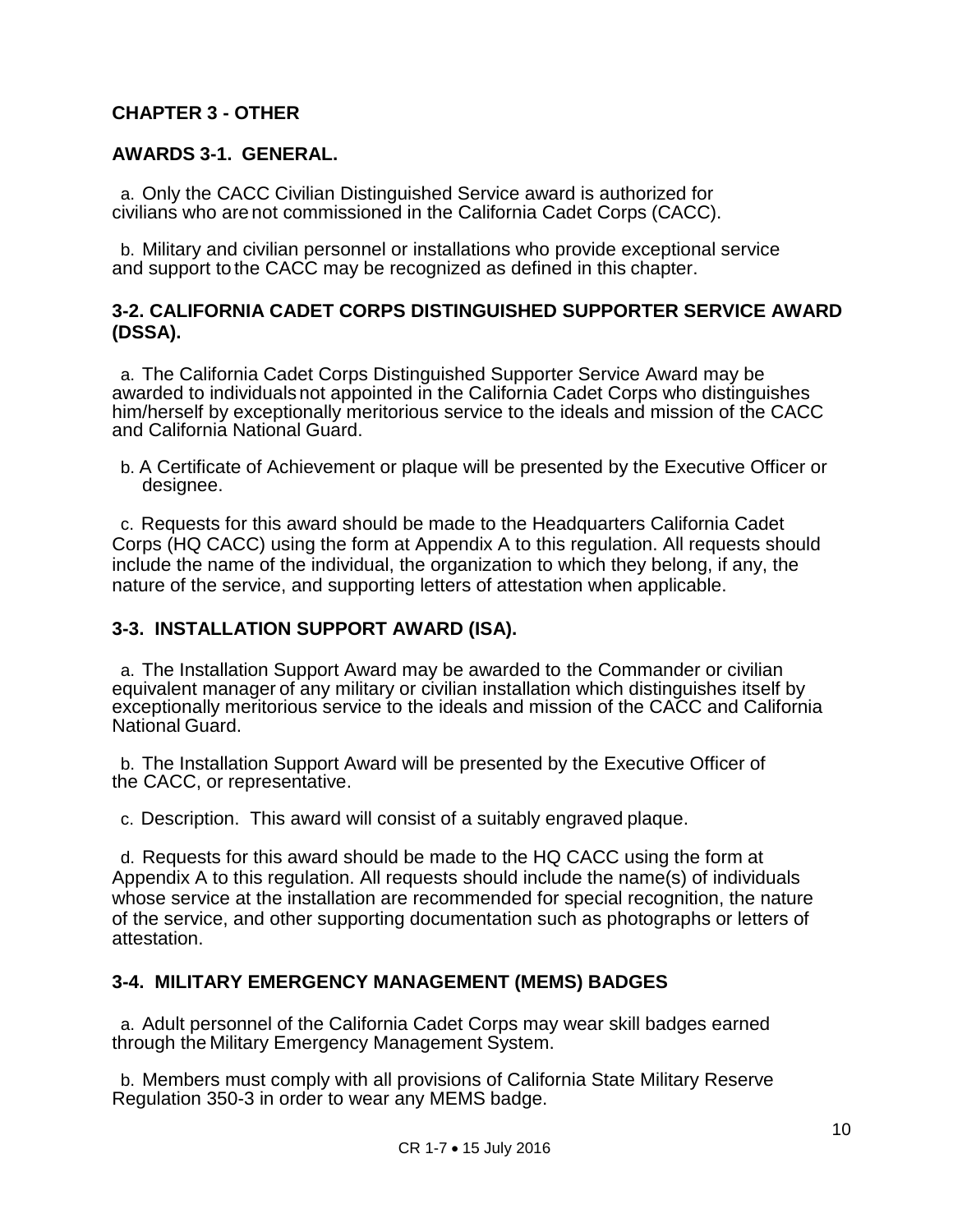## **3-5. STATE RIFLE TEAM COACH PLAQUE.**

The State Rifle Team Coach Plaque may be awarded to the individual (s) selected in accordance with CR 3-19, State Smallbore Rifle Team in at least one (1) competitive rifle match.

#### **3-6. CERTIFICATES OF ACHIEVEMENT**

a. The Executive Officer, CACC, Brigade and Regimental Advisors, and Commandants of Cadets may recognize periods of faithful service, acts, or achievements which do not meet the standards required for decorations by issuing a Certificate of Achievement of local design.

b. The citation on such certificates will not be worded so that the act of service appears to warrant the award of a decoration.

### **3-7. LETTERS OF COMMENDATION**

a. The Executive Officer, CACC, Brigade and Regimental Advisors, and Commandants of Cadets may recognize acts of services which do not meet the criteria for decorations or a certificate by a written expression of commendation or appreciation.

b. Letters will be written on letterhead stationery in the format prescribed in CR 1.

#### **3-8. COINS**

a. The Executive Officer, CACC, and Brigade and Regimental Advisors, and Commandants of Cadets may recognize acts or achievements which do not meet the criteria for decorations by issuing out a leadership/challenge coin.

b. Coins are not an issue item of HQCACC and are purchased at unit expense. They may be of local design provided that there is at least one CACC distinguishing aspect engraved i.e., the CACC crest, the words California Cadet Corps, the words CACC, the word Essayons, etc. Local emblems, unit names, and mottos may also be used.

#### **3-9. MILITARY OUTSTANDING VOLUNTEER SERVICE MEDAL RECOMMENDATIONS**

a. Adult personnel of the CACC who are also active members of the Regular or Reserve Components of the Armed Forces may use service with the CACC towards award of Military Outstanding Volunteer Service Medal in accordance with the services' respective awards regulation.

b. HQCACC will not award the medal however the Executive Officer, CACC, or designee may provide letters verifying hours and years of service for the adult member's command upon request by the member.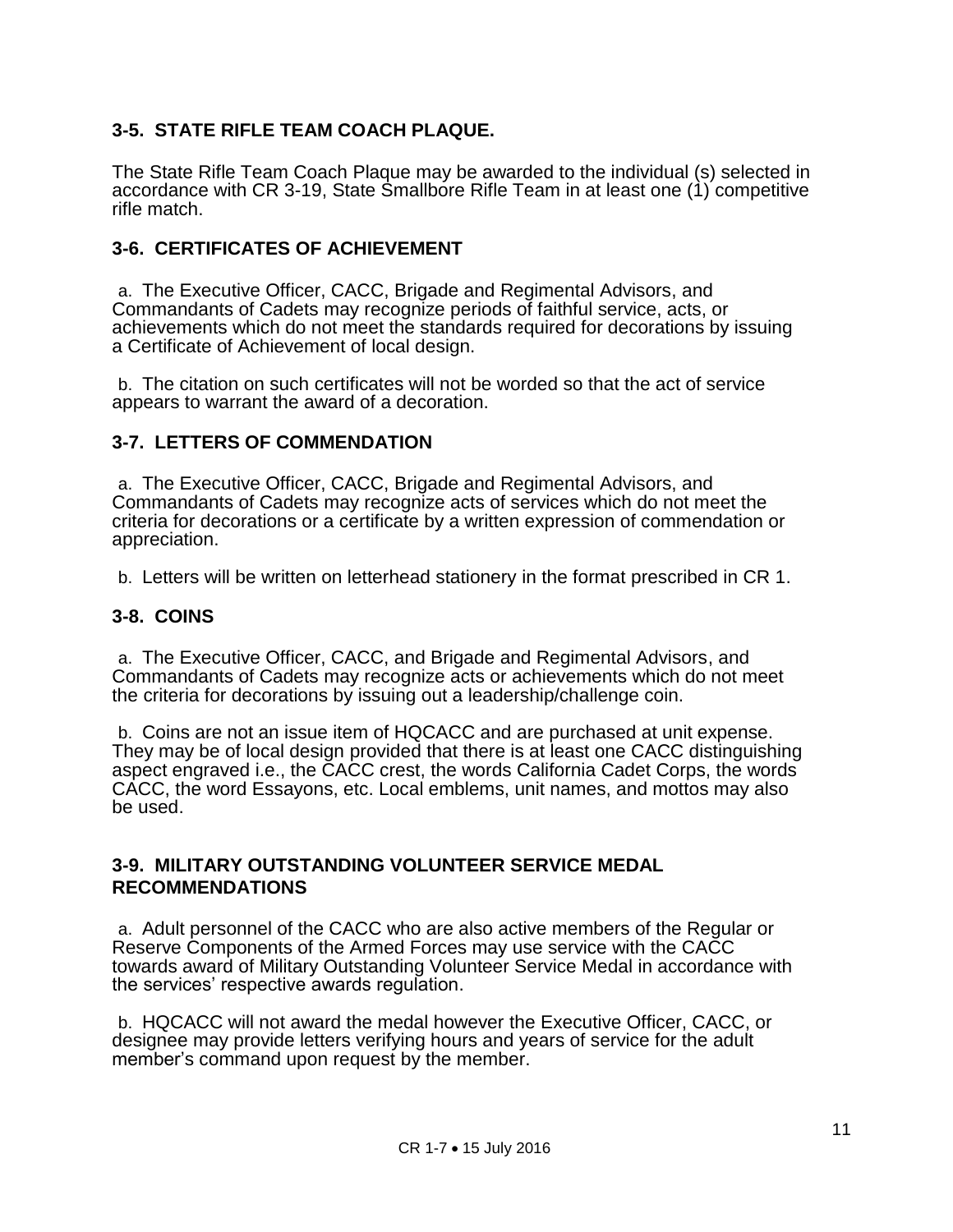#### **CHAPTER 4**

#### **AWARD PROCESSING**

#### **4-1. CACC AWARDS.**

a. Unless otherwise noted in this regulation, requests for awards are normally initiated with the principal or Brigade Advisor who directly supervises the adult member being recommended for an award but may be made by anyone who has direct knowledge of the achievement or act of service.

b. CACC Form 30, included as Appendix A to this regulation, shall be completed in its entirety and submitted to HQ CACC for processing. The following instructions explain the proper manner to complete the form:

(1) From: Indicate the unit of designation (i.e. 308th Bn is CACC-308).

(2) Date: Full military date (i.e. 16 September 2008).

(3) Recommended Award: Check one per form.

(4) Period of service award recognizes: Indicate the date(s) of a specific action or the period during which service was performed. (i.e. 18 November 2006 to 1 January 2007).

(5) Proposed presentation date: Allow a minimum of four weeks from the date of submission; include any special requests for presentation including the specific event at which a presentation is recommended.

(6) Recommending officer's name: Include the first name, middle initial, and last name of the officer/NCO or school district official making the recommendation.

(7) Recommending officer's rank: Leave blank if a school district official.

(8) Recommending officer's duty assignment: Include title if a school district administrator.

(9) Award recommended for: Include the full name and rank (if applicable) of the individual(s) or full title of the installation being recommended for the award.

(10) Duty Assignment: Leave blank if an installation is being recommended for the Installation Support Award.

(11) Explanation of rationale for the award: Include a detailed explanation of the service or actions which warrant recommending the award. Attach additional pages as necessary. Include a  $(\sqrt{ } )$  if you attach additional pages along with a notation of the number of additional pages.

(12) Proposed citation: This section is required for requests involving the DSA, CCCM, CCAM, and recommended but not required for award of the BMSR, AGOUC, CDSA, and ISA.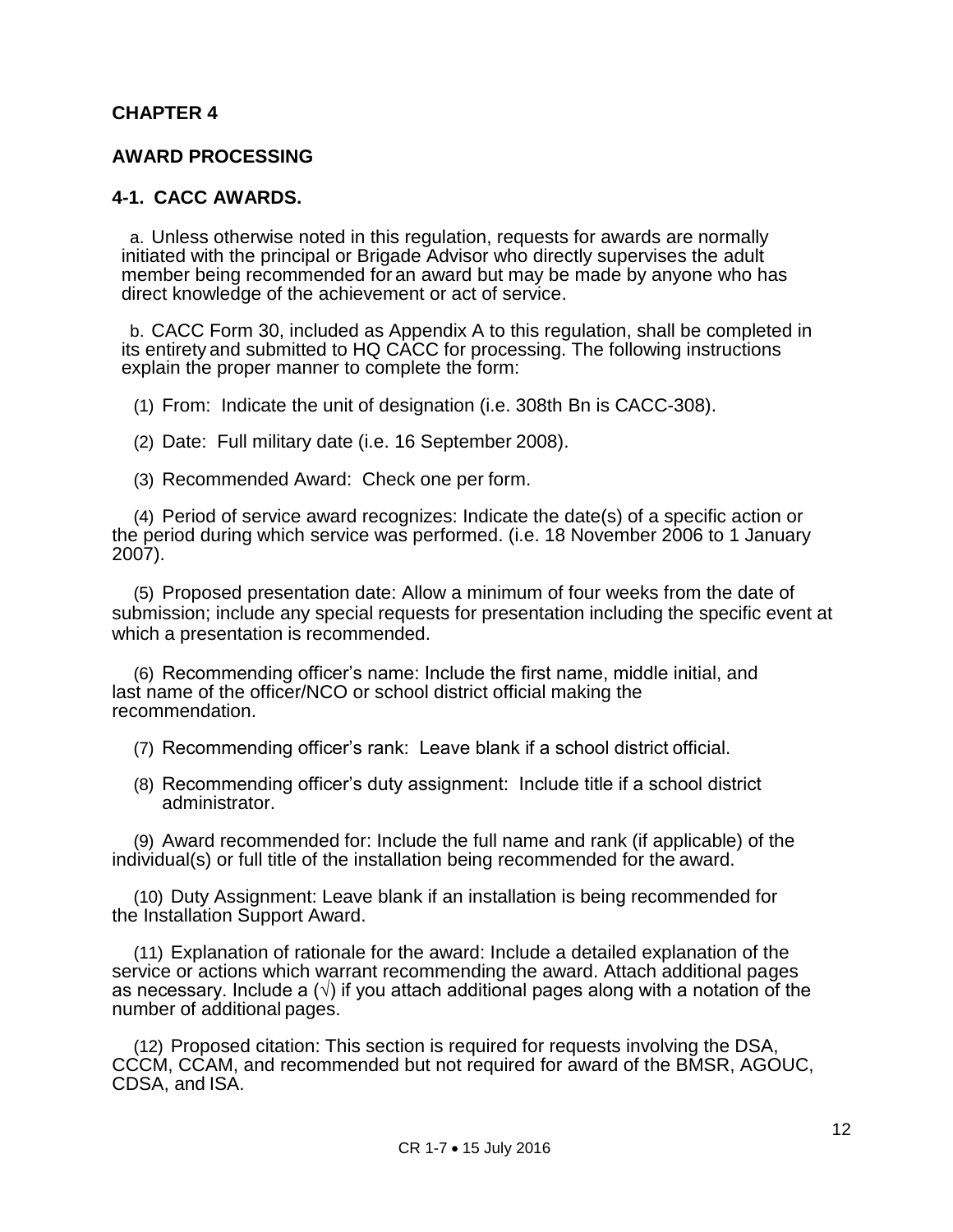(13) Signature and dates: If the individual recommending is the brigade advisor, the "Recommending officer's signature" section may be left blank. If the award is approved at the Brigade Advisor level, he or she signs it, forwards a copy to the individual and a copy to the S1, HQCACC.

(14) Executive Officer's Signature: Leave blank.

c. After forwarding to the HQ CACC, the Executive Officer or his designee willreview the application for completeness and take one of the following actions:

(1) When appropriate, direct the publication of permanent orders announcing the award;

(2) Return the application for additional information;

(3) Reject the request; or

(4) Convene a panel of senior officers to consider the request and make a recommendation for one of the above actions.

d. Upon approval or declination, a copy of the recommendation form and appropriate certificate, memorandum, or order will be sent to the awardee.

#### **4-2. CMD AWARDS.**

 a. Requests for these awards are normally initiated by the Brigade Advisor who directly supervises the adult member being recommended for an award but may be made by anyone who has direct knowledge of the achievement or act of service except for oneself.

 b. CMD Form 672-13 will be filled out for recommendations for the CAMM, CACM, and CAAM. CMD Form 672a will be filled out for recommendations for the CA SMR-MHM. CMD Form 672-14 will be filed out for the CALOM and CAOC. Requests for the CAGCM and CASM will be made in a memorandum through the Executive Officer, CACC, to the Commander, Youth and Community Programs Task Force. The following instructions explain the administrative portion of the CMD forms.

 (1) Block 1: This will always be "CDR, YCPTF" on the first line if the award is a CAMM, CACM, or CAAM. It will be "TAG, CNG" if a CALOM or CAOC. It will be "CDR, SMR CMH" if a CA SMR-MHM. The next line will be "9800 GOETHE RD, SACRAMENTO, CA 95827".

 (2) Block 2: This will be the abbreviated position of the recommender and unit on the first line and the address on the second line, in ALL CAPS. E.g., CMDT, 123 BN, 456 SCHOOL ST, ANYTOWN, CA 91234.

- (3) Block 3: Date in YYYYMMDD.
- (4) Block 4: Check Other.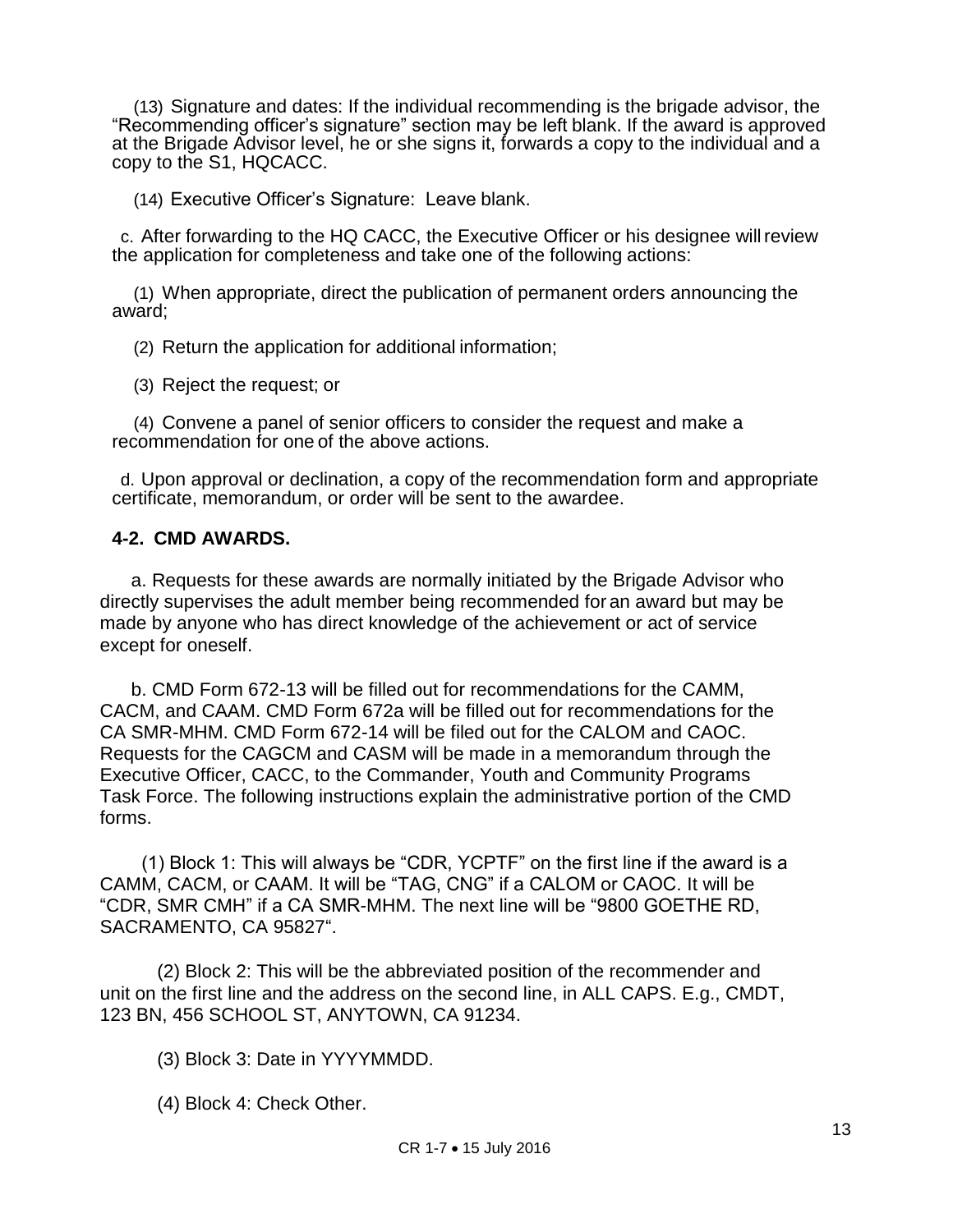(5) Block 5: Check award. If known, enter number of oak leaf clusters for successive awards.

 (6) Block 6: Check the reason for the award. Will generally be for achievement (ACH), service (SVC), or retirement (RET).

(7) Block 7: Enter the time period for which the act of service occurred.

(8) Block 8: If recipient is deceased, check yes. Otherwise check no.

 (9) Block 9: Date the award will be presented. Generally, allow 30-60 days for processing.

 (10) Block 10: Enter name, duty position, and unit in ALL CAPS. SSN is not necessary unless the member is also a military service member. If known, enter previous CMD or Federal awards (not service medals/ribbons).

 (11) Block 11: Enter recommender info in ALL CAPS. Enter mailing address in ALL CAPS.

c. CMD 672a and CMD 672-13 Part B Justification and Citation Data.

 (1) Enter at least one achievement but no more than four in narrative format. When possible quantify the achievements.

 (2) Citations generally begin in the below format followed by a brief (no more than six lines) synopsis of the act of service. The first time the recipient is mentioned spell out the rank and full name of the recipient.

(a) CAAM: For outstanding achievement

(b) CACM: For meritorious service (or achievement)

(c) CAMM: For exceptionally meritorious service (or achievement)

 (3) Citations generally end with "His/her actions reflect great credit upon him/herself, the California Cadet Corps, and the California National Guard."

d. CMD 672-14 Part B Proposed Citation and Part C Justification Narrative.

 (1) Citations begin with "For exceptionally meritorious service" and follow the same guidelines as above except that the citation may go up to 12 lines on the form.

 (2) Justification narrative describes the act or service or various achievements in a narrative format that flows like a short story.

 e. Eligibility block is always signed. It can be signed by the recommender or signed by the S1, HQCACC.

f. Recommendations / Approval / Disapproval section will be filled out with the CACC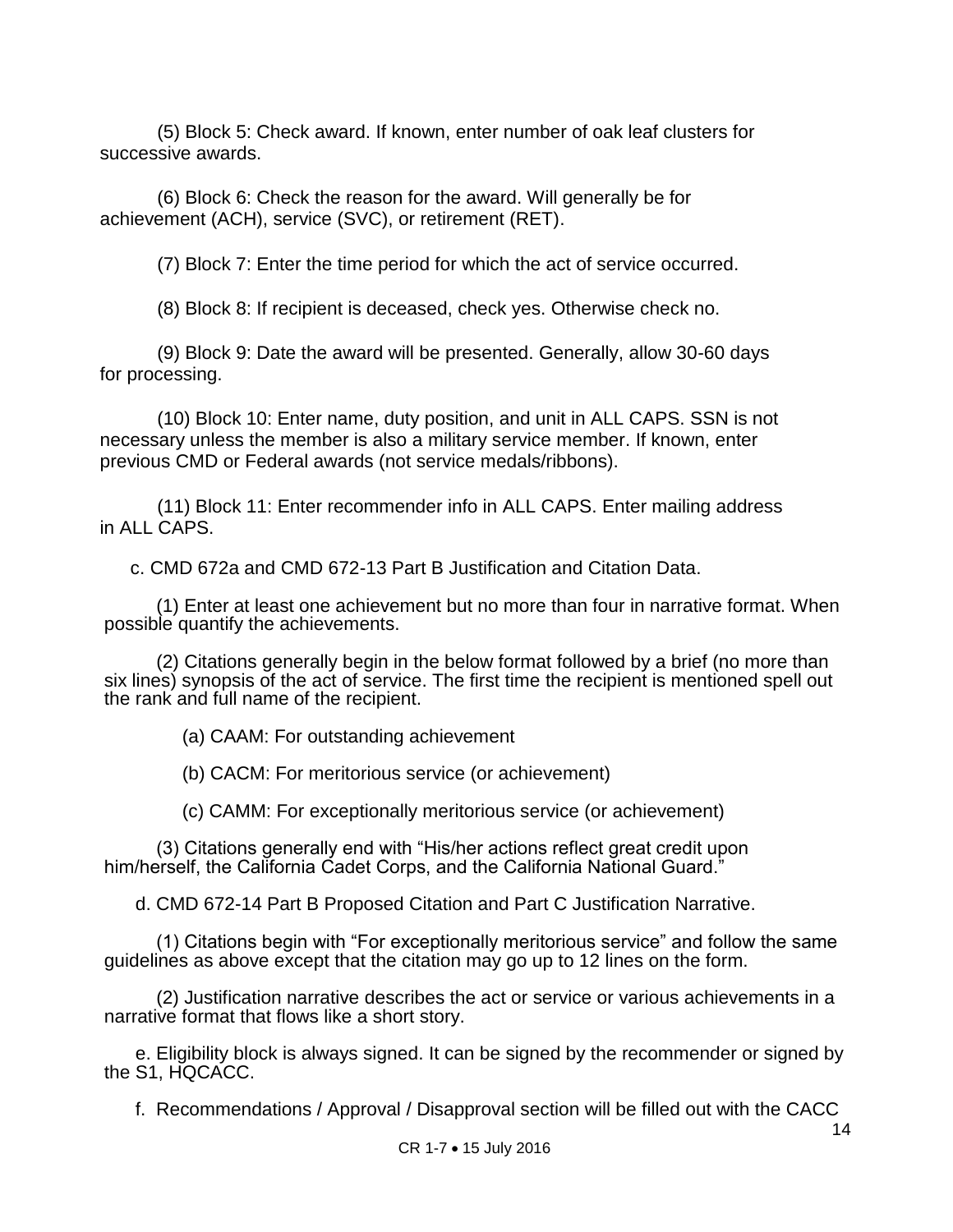adult personnel chain of command in ascending order from the top of the section to the bottom.

(1) Enter names in ALL CAPS. Comments need not be in ALL CAPS.

 (2) Anyone in the chain may recommend upgrade, downgrade, approval, or disapproval. However, no matter what the recommendation, the form will always go to the approving authority for final determination.

 g. The approval authority for the will always be CDR, YCPTF or the TAG, CNG. This information will be entered by the S1, HQCACC.

 h. Upon approval or declination, a copy of the recommendation form and appropriate certificate, memorandum, or order will be sent to the awardee.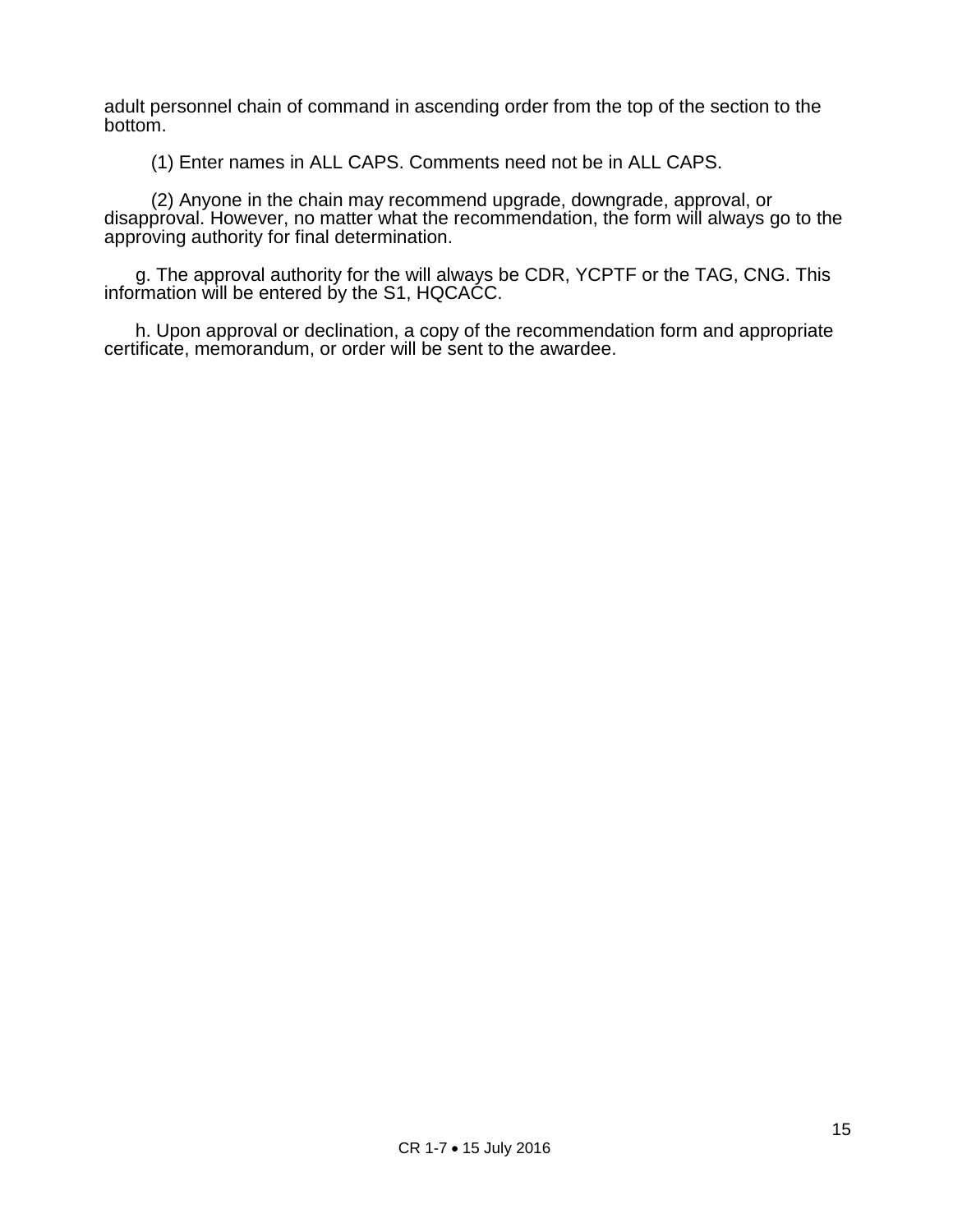#### **APPENDIX A Recommendation for Award**

| TO: HQS, CACC                                                                                                                                                                                                                                     | FROM:<br>(Unit designation) |                  | DATE:                  |
|---------------------------------------------------------------------------------------------------------------------------------------------------------------------------------------------------------------------------------------------------|-----------------------------|------------------|------------------------|
| <b>RECOMMENDED AWARD:</b>                                                                                                                                                                                                                         |                             |                  |                        |
| SSSR □ CCSSR □ CESR<br>□ PDR □ DSSSMDCR<br>$\Box$ CCOCTC<br>$\Box$ ETR<br>$\Box$ CDSA<br>$\Box$ ISA<br>H.                                                                                                                                         |                             |                  |                        |
| PERIOD OF SERVICE AWARD<br>Proposed Presentation Date (allow four weeks                                                                                                                                                                           |                             |                  |                        |
| <b>RECOGNIZES:</b>                                                                                                                                                                                                                                |                             | for processing): |                        |
|                                                                                                                                                                                                                                                   |                             |                  |                        |
| From Parameters<br>To the contract of the contract of the contract of the contract of the contract of the contract of the contract of the contract of the contract of the contract of the contract of the contract of the contract of the contrac |                             |                  |                        |
|                                                                                                                                                                                                                                                   |                             |                  |                        |
| Recommending Officer's                                                                                                                                                                                                                            | Recommending Officer's      |                  | Recommending Officer's |
| Name:                                                                                                                                                                                                                                             | Rank:                       |                  | Duty Assignment:       |
|                                                                                                                                                                                                                                                   |                             |                  |                        |
| Award Recommended for (Name and rank of Individual or                                                                                                                                                                                             |                             |                  | Duty Assignment:       |
| Installation or attach roster for unit award):                                                                                                                                                                                                    |                             |                  |                        |
|                                                                                                                                                                                                                                                   |                             |                  |                        |
| Explanation of Rationale for the Award (be specific; attach additional pages if necessary):                                                                                                                                                       |                             |                  |                        |
|                                                                                                                                                                                                                                                   |                             |                  |                        |
|                                                                                                                                                                                                                                                   |                             |                  |                        |
|                                                                                                                                                                                                                                                   |                             |                  |                        |
|                                                                                                                                                                                                                                                   |                             |                  |                        |
|                                                                                                                                                                                                                                                   |                             |                  |                        |
|                                                                                                                                                                                                                                                   |                             |                  |                        |
|                                                                                                                                                                                                                                                   |                             |                  |                        |
|                                                                                                                                                                                                                                                   |                             |                  |                        |
|                                                                                                                                                                                                                                                   |                             |                  |                        |
|                                                                                                                                                                                                                                                   |                             |                  |                        |
|                                                                                                                                                                                                                                                   |                             |                  |                        |
| Check here if additional pages attached. # of additional paged attached:□                                                                                                                                                                         |                             |                  |                        |
| Proposed Citation:                                                                                                                                                                                                                                |                             |                  |                        |
|                                                                                                                                                                                                                                                   |                             |                  |                        |
|                                                                                                                                                                                                                                                   |                             |                  |                        |
|                                                                                                                                                                                                                                                   |                             |                  |                        |
|                                                                                                                                                                                                                                                   |                             |                  |                        |
| Recommending Officer's Signature:                                                                                                                                                                                                                 |                             | Date:            |                        |
|                                                                                                                                                                                                                                                   |                             |                  |                        |
|                                                                                                                                                                                                                                                   |                             |                  |                        |
| Brigade Advisor's Signature:                                                                                                                                                                                                                      |                             | Date:            |                        |
|                                                                                                                                                                                                                                                   |                             |                  |                        |
|                                                                                                                                                                                                                                                   |                             |                  |                        |
| <b>Executive Officer's Signature:</b>                                                                                                                                                                                                             |                             | Date:            |                        |
|                                                                                                                                                                                                                                                   |                             |                  |                        |
| Action:                                                                                                                                                                                                                                           | Order#                      |                  | Date:                  |
|                                                                                                                                                                                                                                                   |                             |                  |                        |

CACC Form 30 (last updated 15 June 2016)